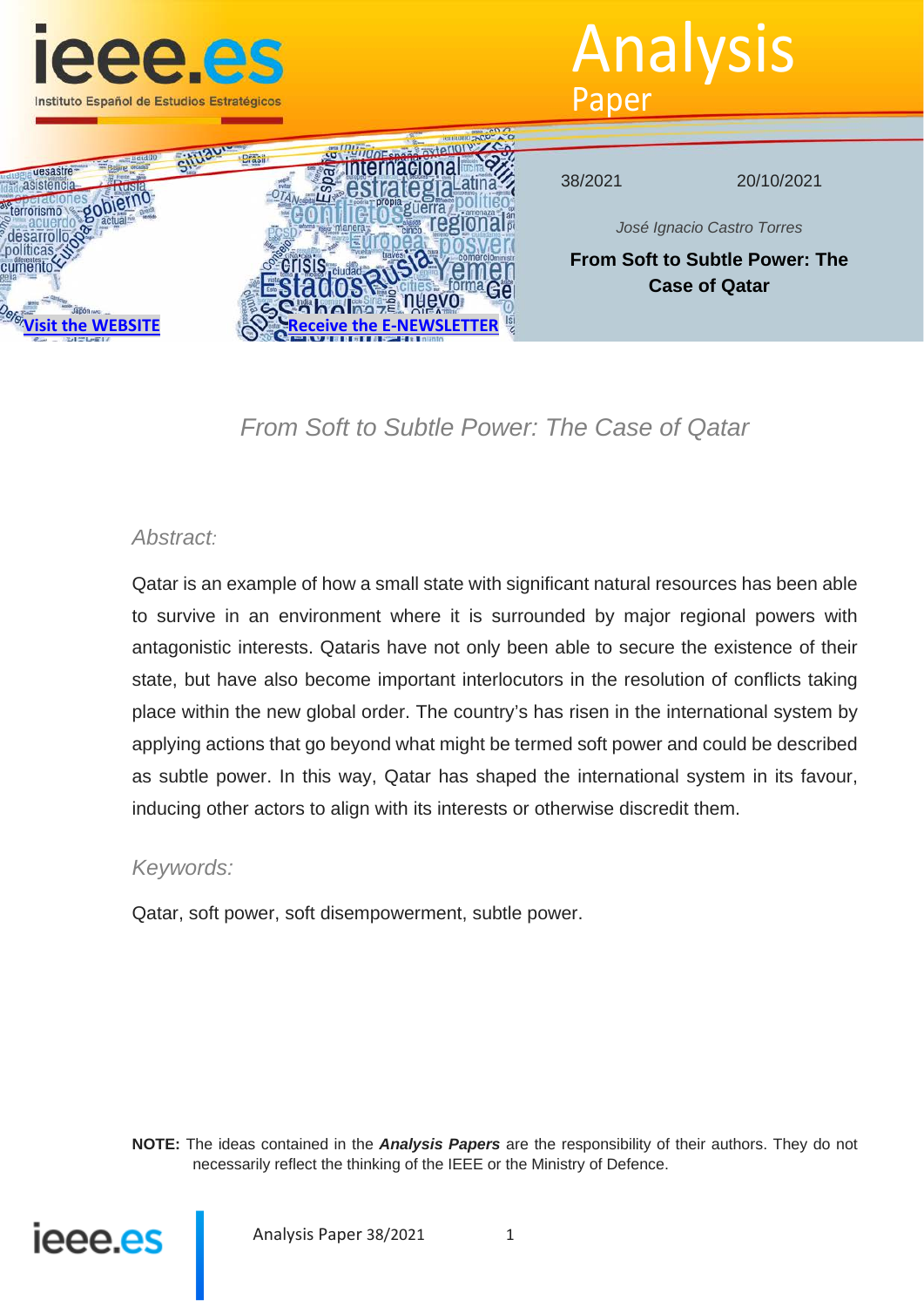

# Del poder blando al poder sutil: El caso de Catar

## Resumen:

Catar es el ejemplo de cómo un pequeño Estado, dotado de importantes recursos naturales, ha sido capaz de sobrevivir en un entorno en el que se encuentra rodeado de importantes potencias regionales con intereses antagónicos. Los cataríes no han sido sólo capaces de asegurar la existencia de su Estado, sino que se han constituido en unos importantes interlocutores en la resolución de los conflictos que se están produciendo dentro del nuevo orden global. El ascenso catarí en el sistema internacional se debe a la aplicación de acciones que van más allá de lo que se podría denominar como poder blando y que se podría calificar como poder sutil. De este modo, Catar ha configurado el sistema internacional en su favor, induciendo al resto de actores a confluir con sus intereses o desprestigiarles en caso contrario.

## Palabras clave:

Catar, poder blando, desempoderamiento blando, poder sutil.

#### **How to cite this document**:

CASTRO TORRES, José Ignacio. *From Soft Power to Subtle Power: The Case of Qatar*. IEEE Analysis Paper 38/2021.

https://www.ieee.es/Galerias/fichero/docs\_analisis/2021/DIEEEA38\_2021\_JOSCAS\_Catar\_EN G.pdf and/or bie3 link (consulted day/month/year)

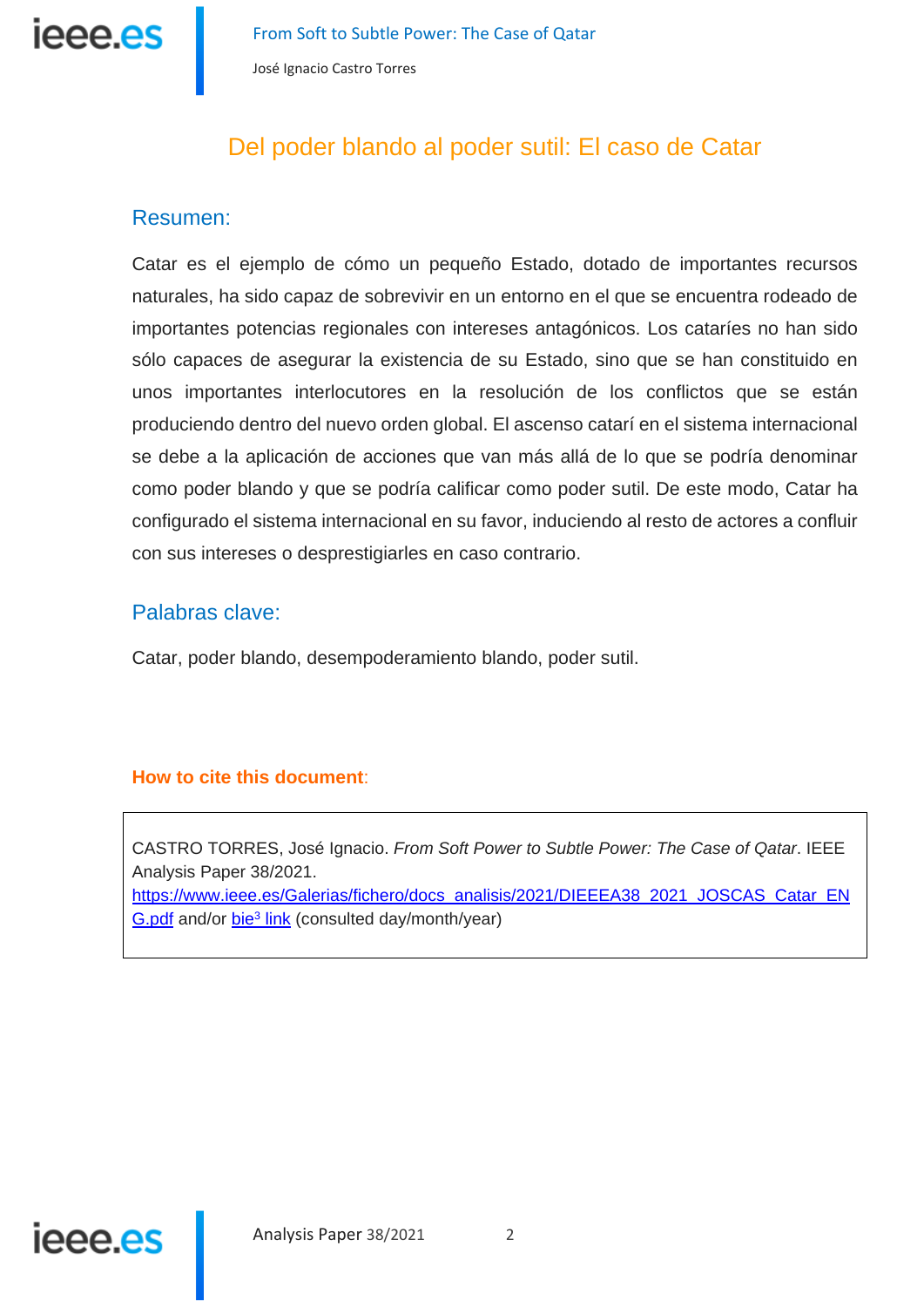

### **Introduction**

King Ferdinand VI's motto 'peace with all, war with none' was a guide that placed Spain in an era of prosperity unknown in the times immediately before or to come. Despite being involved in conflicts, many were resolved through agreements and the Spanish enjoyed a period of reform in which the treasury was increased, important scientific advances were made and the Armada was strengthened<sup>[1](#page-2-0)</sup>.

In spite of temporal and geopolitical distances, it could be said that there is one country that has been able to apply this Spanish king's to perfection. Qatar has thus become a state that has managed to ensure its survival and create a space for relations, leading it to occupy a prominent position in the new global geopolitical order.

Qatar is a relatively new state entity. Since its inception, it has found itself in a compromising situation due to its proximity to Saudi Arabia, which has historically considered it as part of its territory. Equally, the Qataris have been caught up in the tension between regional powers, where the Saudi-Iranian relationship has been a permanent source of discord.

The situation of a small state with significant natural resources between two major regional rivals is geopolitically unstable. However, the Qataris have been able to ensure their survival by seeking security in exchange for their privileged status. It is therefore understandable that its territory hosts forces from the US, the UK and Turkey.

Although the Qataris are rich in energy resources, possessing some of the world's largest gas reserves, this is not enough to achieve prosperity without efficient management. The development of modern and sophisticated techniques for the extraction, liquefaction, stabilisation and transportation of its gas resources has made Qatar a major economic power.

As the security and prosperity of the Qataris increased, so did their external relations and their influence on their immediate, near and distant environment. Qatar has shown itself to be a balancer of power between the Gulf states, serving as a counterweight in the regional struggle between Saudi Arabia and Iran. It has also had a very significant

<span id="page-2-0"></span><sup>1</sup> SAN JUAN, Víctor. 'La Armada desconocida de Jorge Juan' [The unknown armada of Jorge Juan], *Nowtilus*. 2015.

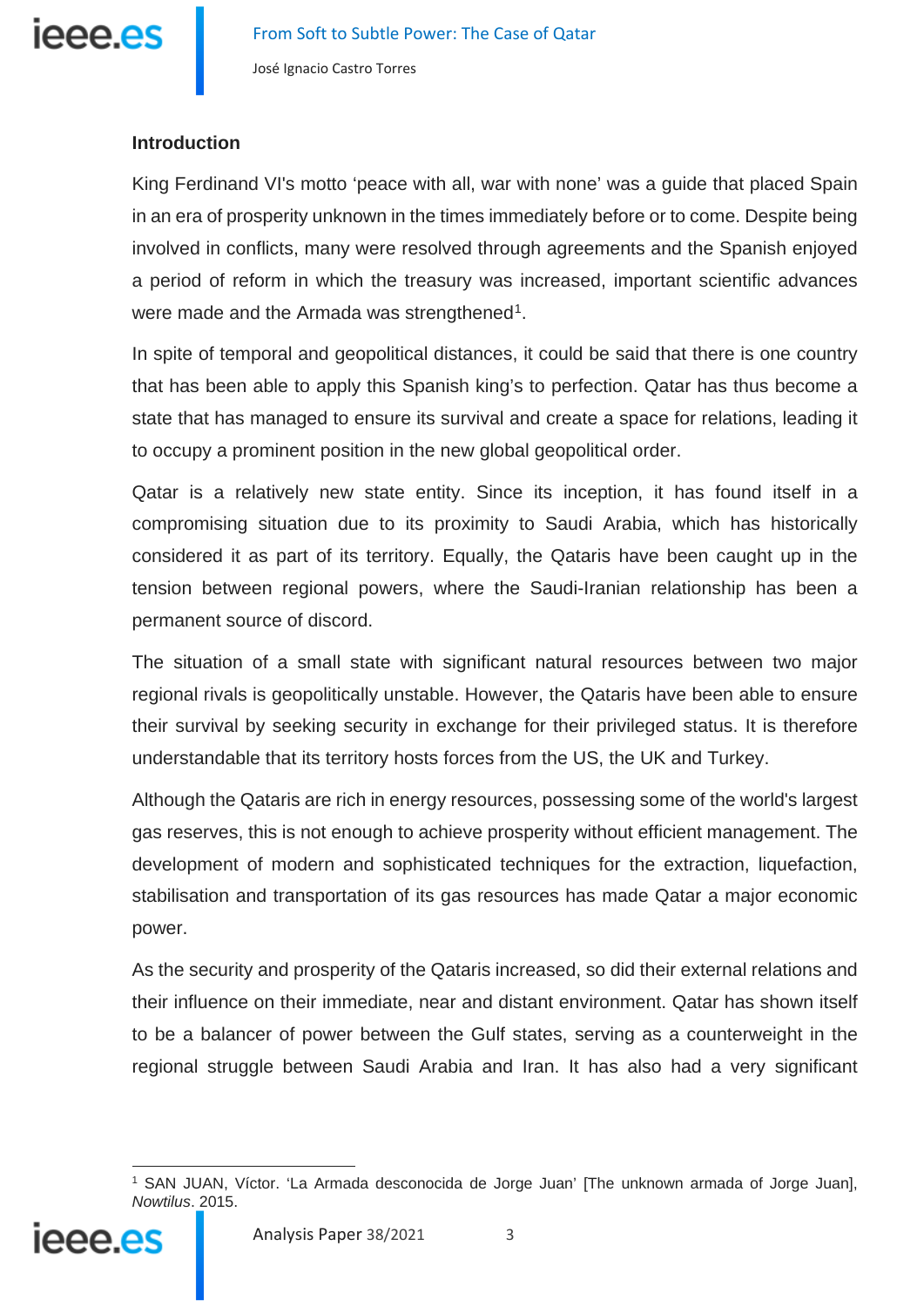

influence on the conflicts in Yemen, Syria, Iraq and recently in Afghanistan and, on a global level, Qatar has important relations the US, China and Russia.

As a result, the Qataris have become attractive to those actors that interest them, while their rivals have lost prestige and credibility through a process that might be termed 'soft disempowerment'.

The privileged status enjoyed by Qatar has been the subject of study in different academic circles, and three main reasons for this have been identified. The first is because it is a small player surrounded by regional giants. This prompts it to increase its presence in the international arena to ensure survival. Second is the diversification of the economy, because it does not want to base it solely on its vast energy resources, but is looking for other productive sectors, including tourism. Finally, the soft power tools that have made it an important international mediator, including its AI Jazeera news channel<sup>2</sup>. The special way Qataris use this type of power has led to it sometimes being referred to as subtle power.

## **Background: the quest for survival and prosperity**

The Qatari peninsula is attached to the territory of Saudi Arabia, which after the formation of its state in 1913 occupied Qatari territory, but was forced to abandon it under pressure from the United Kingdom. In 1916, the Al Tahni family agreed to form a protectorate with the UK but in 1971 the British withdrew from the region, and the Qataris acceded to their independence<sup>[3](#page-3-1)</sup>.

The country is currently ruled by Sheikh Tamim bin Hamad Al Thani, whose family is considered to descend from the Banu Tamim tribe; the founder of Wahhabism, Shaykh Muhammad ibn Abd Al Wahhab, belongs to the same tribe<sup>[4](#page-3-2)</sup>. However, Qatar is tolerant of other religions, notably Mesaymir, a complex with facilities of different religions<sup>[5](#page-3-3)</sup>. It has

<span id="page-3-3"></span><span id="page-3-2"></span><span id="page-3-1"></span><span id="page-3-0"></span><sup>5</sup> UNHCR '2015 Report on International Religious Freedom-Qatar', *Refworld*. Available at: <https://www.refworld.org/docid/57add83cc.html> (accessed on 24/09/2021)



<sup>2</sup> BRANNAGAN, Paul Michael; GIULIANOTTI, Richard. The soft power-soft disempowerment nexus: the case of Qatar', *International Affairs*, 2018, vol. 94, no. 5, p. 1143.

<sup>3</sup> 'History of Qatar', *Britannica*. Available at:<https://www.britannica.com/place/Qatar/History> (accessed on 25/09/2021)

<sup>4</sup> 'Descendants of Saudi Wahhabism founder distance themselves from Qatar', *Reuters*, 28 May 2017. Available at:<https://www.reuters.com/article/gulf-qatar-idUSL8N1IU0AH> (accessed on 24/09/2021)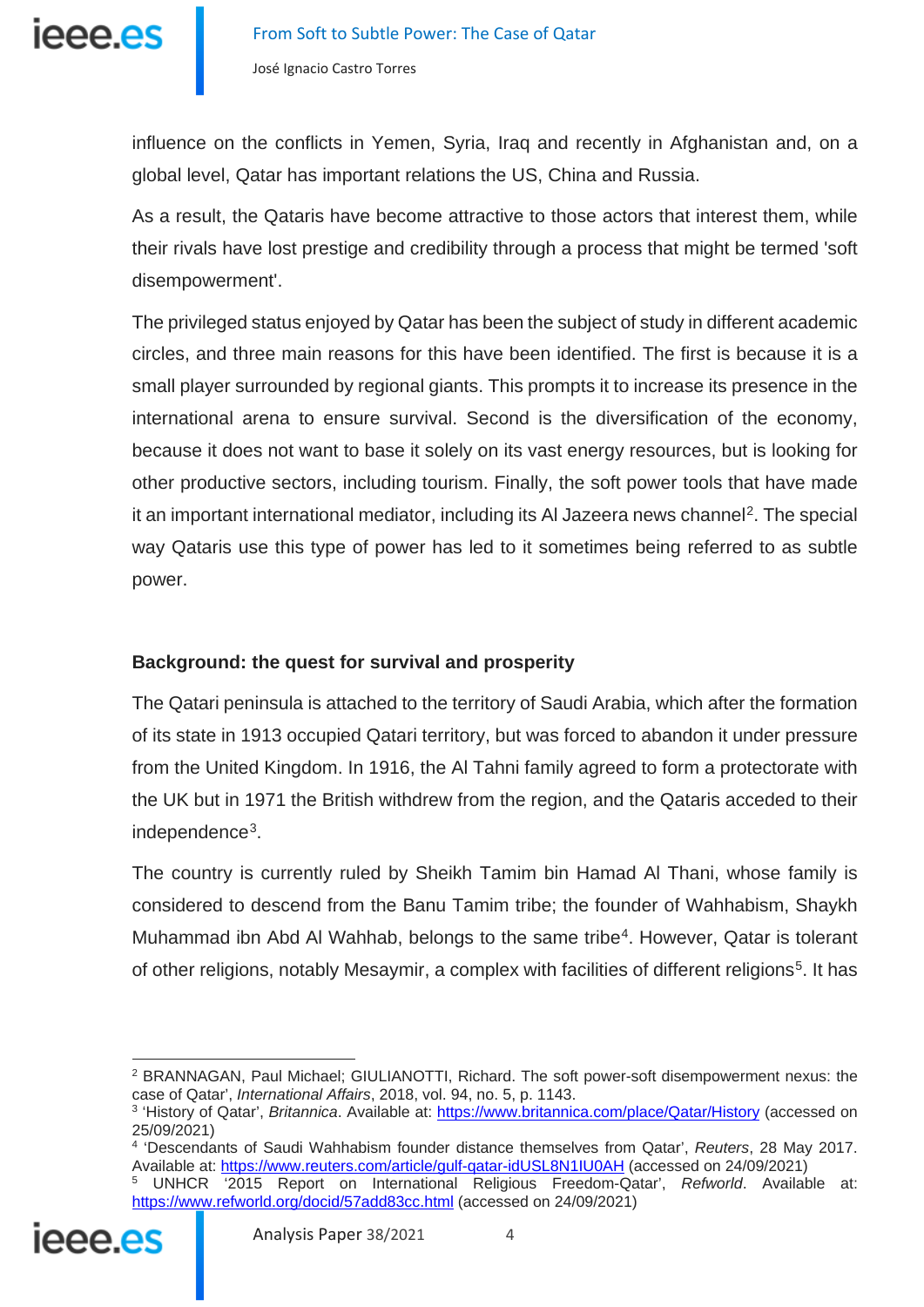

a population of almost three million, although the majority are immigrants, with nationals making up about a quarter<sup>[6](#page-4-0)</sup>.

The Saudis have traditionally considered Qatar to be part of their territory and there have been a number of incidents over the years, most notably at the al-Khafous border post in 1992<sup>7</sup>. It is therefore not surprising that Qatar has welcomed the presence of troops from other countries to guarantee the security of this small state against the Saudi giant and that it signed a defence agreement with the US that same year, allowing the Americans to post their Middle East air operations coordination centre, as well as an air base and the ground elements for a Mechanised Brigade in the country<sup>8</sup>.

Meanwhile, the UK has always maintained a presence that has contributed to Qatari independence. Today, Britain is still represented by its air force headquarters in the region, as well as a joint Anglo-Qatari fighter squadron<sup>9</sup>.

The Qataris have major disagreements with Saudi Arabia and especially with the United Arab Emirates (UAE) over the former's rapprochement with the Muslim Brotherhood group. The Emiratis believe that they seek to destabilise the established order in the region, while Qatar considers them to be a moderate group<sup>[10](#page-4-4)</sup>.

Parallel to Qatar's history is its financial development due to its significant gas reserves, the cornerstone of its economy. These fields have been exploited by Qatar's state-owned oil company since 1974[11.](#page-4-5) The country has a modern natural gas (LNG) extraction and liquefaction facility with a production capacity of 78 million tonnes of LNG, which is expected to be increased following expansion work due to be completed in 2023<sup>[12](#page-4-6)</sup>. The

<span id="page-4-6"></span><span id="page-4-5"></span><span id="page-4-4"></span><sup>12</sup> 'Qatar: Advantages in Adversity', *The energy year*. Available at[: https://theenergyyear.com/market/qatar/](https://theenergyyear.com/market/qatar/) (accessed on 24/09/2021)



<span id="page-4-0"></span><sup>6</sup> 'A guide to the population and people in Qatar', *Expatica*, 27 August 2021. Available at: <https://www.expatica.com/qa/moving/about/population-and-people-in-qatar-71297/> (accessed on 25/09/2021)

<span id="page-4-1"></span><sup>7</sup> LAVANDIER, Jérôme. 'Le Qatar: une volonté au prisme de l'histoire', *Confluences Méditerranée*, 2013, no 1, p. 17-28.

<span id="page-4-2"></span><sup>8</sup> KATZMAN, Kenneth. 'Qatar: Governance, Security, and U.S. Policy', *Congressional Research Service*. Washington D.C. 2021. pp. 14-15.

<span id="page-4-3"></span><sup>9</sup> DEVANNY, Joe; BERRY, Philip. 'Gulf Security is Our Security': Global Britain and UK Gulf Strategy, 2010- 20. *Defence Studies*, 2021, vol. 21, no. 2, p. 148.

<sup>10</sup> SALMAN, Omran. 'Will Qatar's Relationship with the Muslim Brotherhood Change after Gulf Reconciliation?' *Washington Institute*, Policy Analysis. Fikra Forum, 3 February 2021. Available at: [https://www.washingtoninstitute.org/policy-analysis/will-qatars-relationship-muslim-brotherhood-change](https://www.washingtoninstitute.org/policy-analysis/will-qatars-relationship-muslim-brotherhood-change-after-gulf-reconciliation)[after-gulf-reconciliation](https://www.washingtoninstitute.org/policy-analysis/will-qatars-relationship-muslim-brotherhood-change-after-gulf-reconciliation) (accessed on 25/09/2021)

<sup>11</sup> 'Oil and Gas Sector', *Qatar Ministry of Foreign Affairs*. Available at: <https://mofa.gov.qa/en/qatar/economy-today/oil-and-gas-sector> (accessed on 24/09/2021)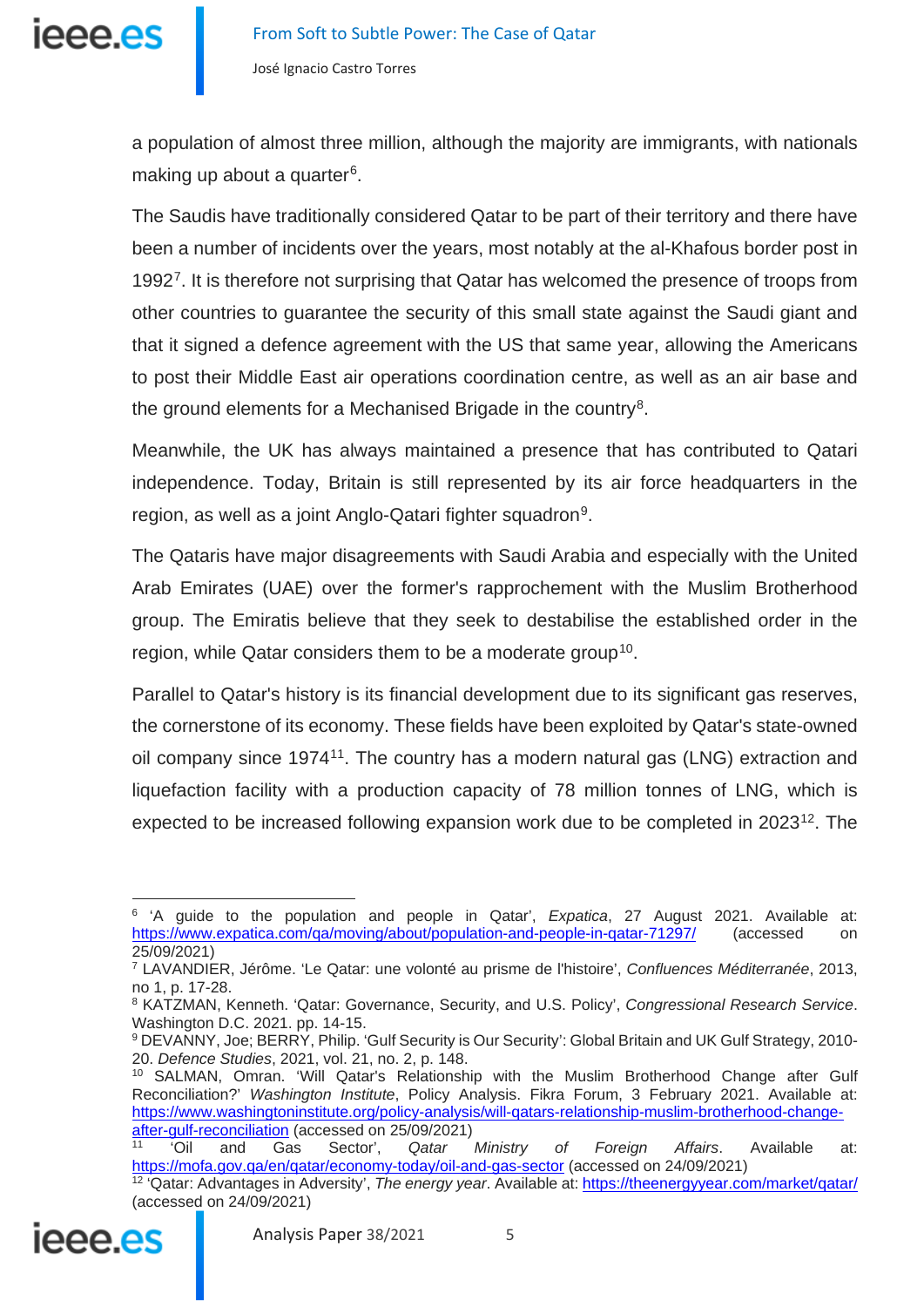

gas sector has given Qatar the highest per capita income in the world and is expected to be able to sustain production for at least 50 years $13$ .

Of all its fields, the most notable is the northern offshore field (known as North Dome), which it shares with Iran (known as South Pars in its area)<sup>[14](#page-5-1)</sup>. It is therefore understandable that it is seeking a break-even situation with the latter that will allow continuity for its main source of income[15.](#page-5-2)



**Figure 1. Location of Qatari oil and gas fields and their relationship with the Iranian area.** Source. ALFADALA, Hassan E.; EL-HALWAGI Mahmoud M. 'Qatar's Chemical Industry: Monetizing Natural Gas'. AICHE, February 2017. Available at: [https://www.aiche.org/resources/publications/cep/2017/february/qatars-chemical-industry-monetizing](https://www.aiche.org/resources/publications/cep/2017/february/qatars-chemical-industry-monetizing-natural-gas)[natural-gas](https://www.aiche.org/resources/publications/cep/2017/february/qatars-chemical-industry-monetizing-natural-gas) (accessed on 24/09/2021)

<span id="page-5-2"></span><span id="page-5-1"></span><span id="page-5-0"></span><sup>&</sup>lt;sup>15</sup> In 2006, UN Security Council member Qatar was the only member to vote against Resolution 1696, which required Iran to cease producing enriched uranium. For more detailed consultation, see: United Nations Meeting Coverage and Press Releases. 'Security Council Demands Iran Suspend Uranium Enrichment by 31 August, or Face Possible Economic, Diplomatic Sanctions'. 31 July 2006. Available at: <https://www.un.org/press/en/2006/sc8792.doc.htm> (accessed on 24/09/2021)



<sup>13</sup> KATZMAN, Kenneth. 'Qatar: Governance, Security, and U.S. Policy'. Op. Cit. p. 19.

<sup>14</sup> 'Qatar: Advantages in Adversity', *The energy year*. Available at[: https://theenergyyear.com/market/qatar/](https://theenergyyear.com/market/qatar/) (accessed on 24/09/2021)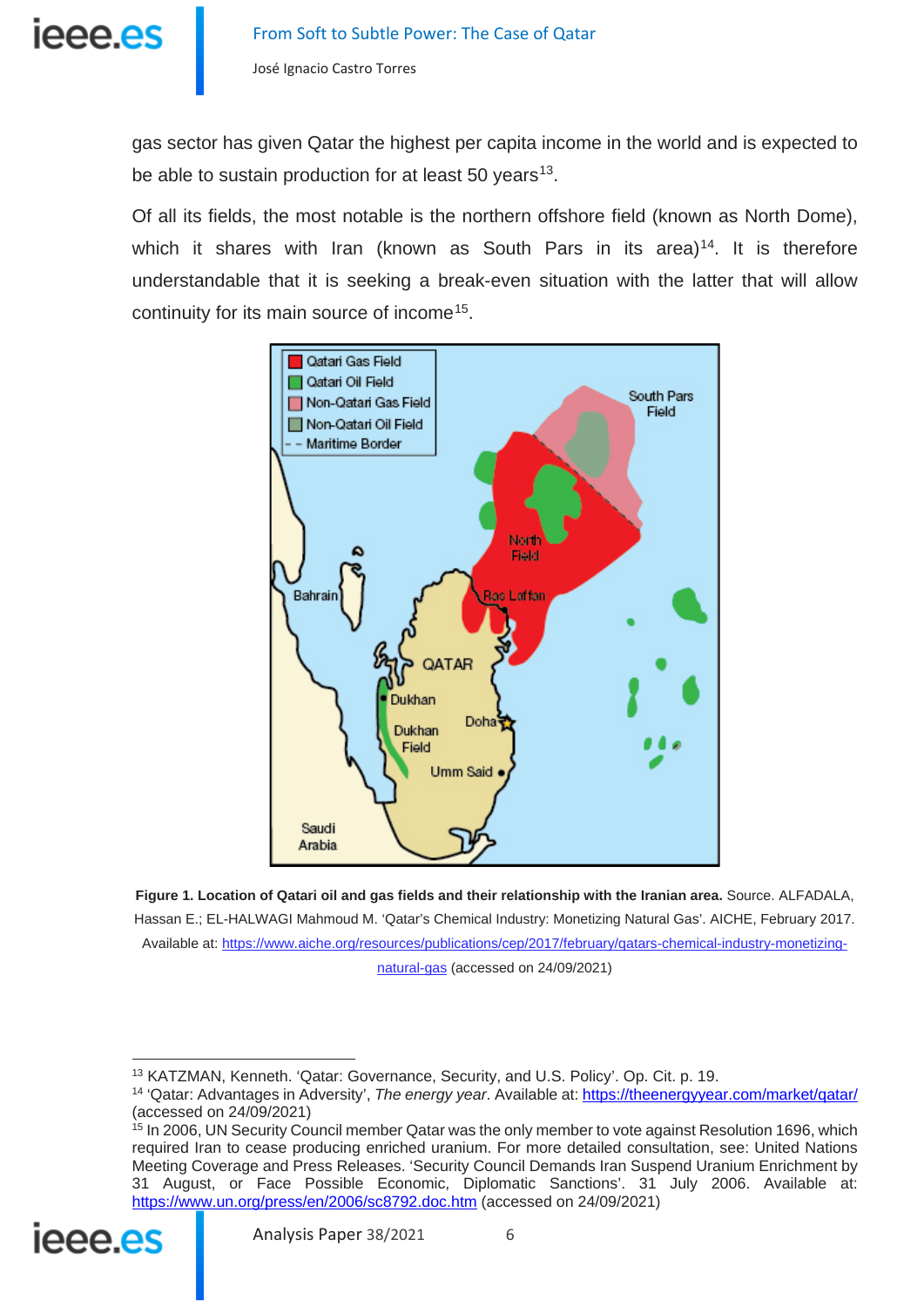Despite the importance of Qatar's energy sector, the state has sought to diversify the business sector and become a magnet for foreign investment in a variety of ways. This can be achieved by creating an extremely attractive environment in which the tourism sector plays an important role. The image projected to the world by its Al Jazeera news network and airlines with more than 200 aircraft and 150 destinations around the globe contribute to this. Another attractive incentive is Qatar's commitment to football, promoting its image through clubs and sporting events, such as the 2022 World Cup<sup>16</sup>.

### **The concept of soft power and how it is applied in Qatari relations**

Having looked at the first two groups of measures related to ensuring the security of the state and its prosperity, it is worth breaking down how the Qataris have been able to occupy a privileged position in the global arena by applying soft power measures in conjunction with the previous measures.

The term soft power was coined by Joseph Nye and Robert Keohane in the late 1980s, defining it as the ability of a state to persuade or convince other actors to do what it wants without resorting to coercion or the use of force<sup>17</sup>.

Although both authors recognised the importance of soft power, they also agreed that it could be used in conjunction with other hard power tools, which focused on coercive action towards the target actor. Nye would later define smart power as the way to successfully combine both types of power<sup>18</sup>.

In terms of hard power tools, Qatari military power is much smaller than that of the region's major players, but their modern armed forces could inflict severe damage on potential rivals. However, the presence on their territory of forces from states with significant global influence is a genuine guarantee of security<sup>19</sup>.

While hard power instruments are not particularly significant for the Qataris, the soft power approach may be more fruitful. Theoretically, in the current circumstances of a new

<span id="page-6-3"></span><span id="page-6-2"></span><span id="page-6-1"></span><span id="page-6-0"></span><sup>19</sup> SAIDY, Brahim. 'Qatar's Defense Policy: Smart Choices of a Small State'. In *Příspěvek přednesený v rámci konference Small States and the New Security Environment*. 2020.



<sup>16</sup> BRANNAGAN, Paul Michael; GIULIANOTTI, Richard. 'The soft power-soft disempowerment nexus: the case of Qatar', *International Affairs*, 2018, vol. 94, no. 5, p. 1146.

<sup>17</sup> KEOHANE, Robert O.; NYE JR, Joseph S. 'Power and interdependence in the information age', *Foreign Aff.*, 1998, vol. 77, p. 86.

<sup>18</sup> NYE, Joseph. 'In Mideast, the goal is "smart power"', *The Boston Globe*, 2006, vol. 19.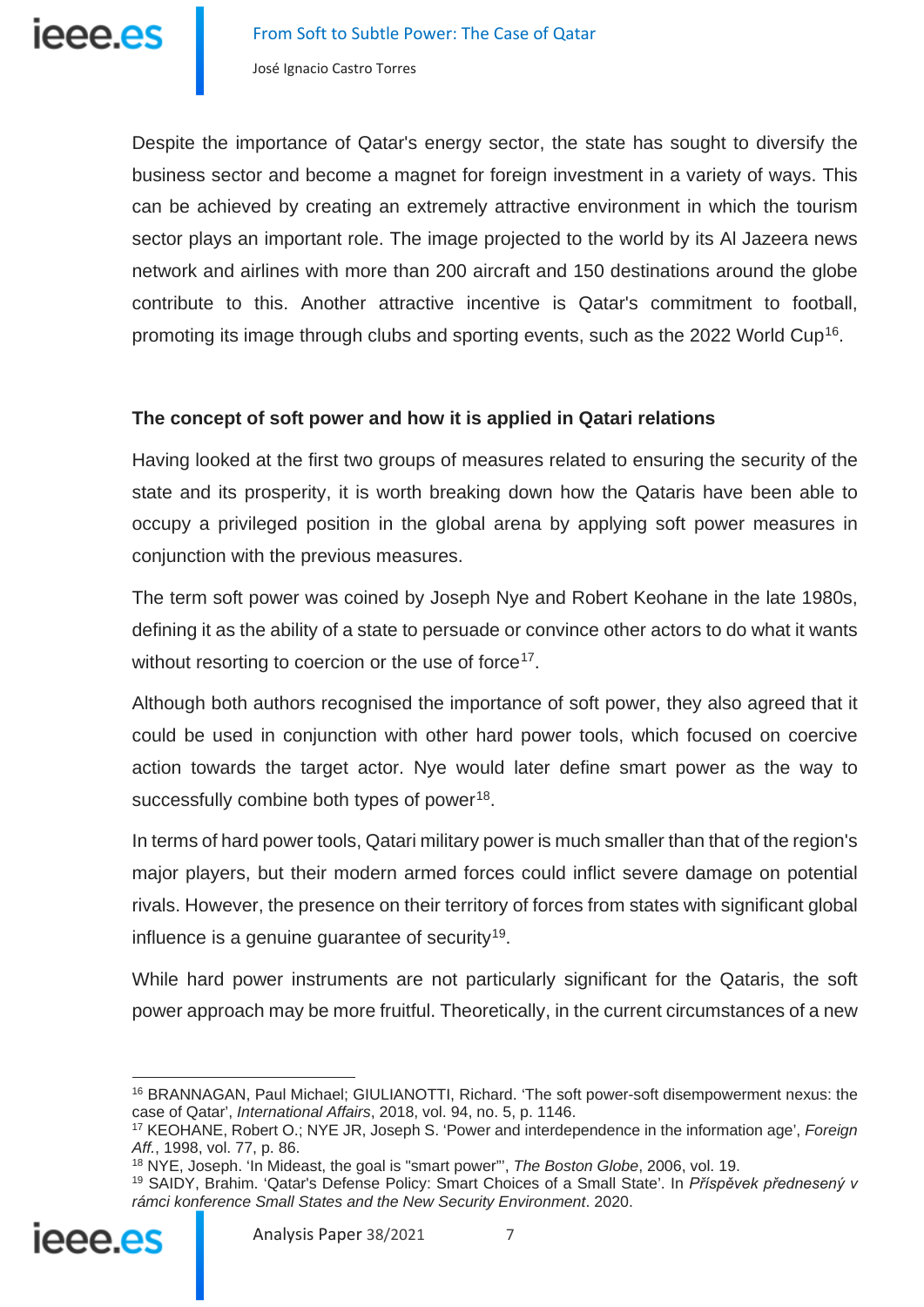multipolar and interconnected global order, the way in which Qatar's means or tools are used to achieve the desired results depends greatly on how their audiences subjectively interpret them. This process should be studied as a competitive game in which the Qataris want to influence a global order where communication technologies rule.

In the first phase, Qatar acquired the means gain its position in this competitive environment and developed a strategy for using these means to achieve its goals or objectives. At this stage, it was essential that candidates to enter the system saw the resources offered as 'attractive'. A second phase involved adding the value of credibility to the attraction and where the selected actors perceived that they could gain advantages in competition with other actors outside the system. In a third phase, which we could call 'soft disempowerment' and is currently being implemented, actors outside the system would be stripped of the legitimacy of their actions. This would particularly benefit from the perception of audiences, which would force external actors to reassess their positions[20.](#page-7-0)



**Figure 2. Diagram of soft power acquisition by one actor and soft disempowerment of its rivals.** Source. BRANNAGAN, Paul Michael; GIULIANOTTI, Richard. 'The soft power-soft disempowerment nexus: the case of Qatar', *International Affairs*, 2018, vol. 94, no. 5, p. 1144.

<span id="page-7-0"></span> $\overline{a}$ <sup>20</sup> BRANNAGAN, Paul Michael; GIULIANOTTI, Richard. 'The soft power-soft disempowerment nexus: the case of Qatar', *International Affairs*, 2018, vol. 94, no. 5, pp. 1144-1145.

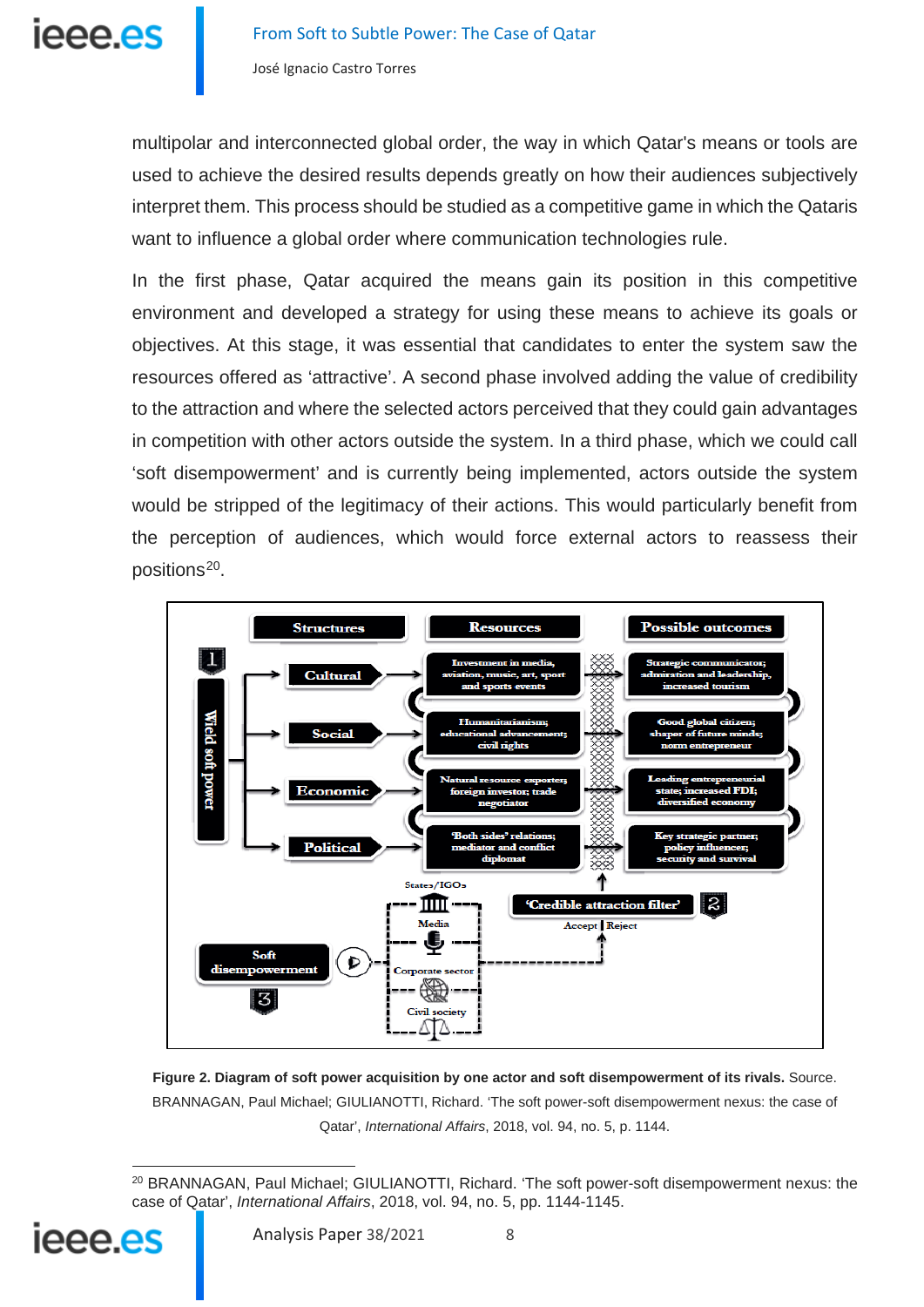## **Soft disempowerment and Qatar's role in the new world order**

Qatar has been one of the states accused of harbouring extremist religious minorities expelled from other countries. This is due to the presence of Saudi refugees in Qatar after the 1979 occupation of Mecca and later of members of AI Qaeda and the Taliban<sup>[21](#page-8-0)</sup>. Although officially unrelated to the Muslim Brotherhood, one of its main Egyptian leaders, Yusuf Al-Qaradawi, has taken refuge in Doha and has become host of the *Shariah and*  Life programme on Al Jazeera news channel<sup>22</sup>.

Before the so-called Arab Spring, Qatar was one of the few states in the region that maintained good relations with Israel, albeit not at diplomatic level, and could therefore serve as a mediator in the conflict with the Palestinians. In 2009 the Palestinian cause led these relations to freeze after the Arab League Doha summit, where tensions also arose over Egypt's non-attendance and divisions between advocates and opponents of supporting US President George Bush in his attempts to isolate Iran<sup>23</sup>.

When the Arab Spring came, many of the exiles in Doha saw the chance to return to their territories of origin to spread their ideology, especially in Tunisia, Yemen, Egypt, Palestine, Syria and Libya<sup>24</sup>. It was a dissident from the latter state, Ali Al Sallabi, who channelled support to fight against Marshal Haftar, who wanted to establish a new regime from Benghazi supported by various actors, including the UAE[25,](#page-8-4)[26](#page-8-5).

<span id="page-8-5"></span><span id="page-8-4"></span><span id="page-8-3"></span><span id="page-8-2"></span><sup>26</sup> 'Bitter Differences in the Gulf', *Arab Digest*. Available at: [https://arabdigest.org/visitors/sample](https://arabdigest.org/visitors/sample-newsletters/bitter-differences-in-the-gulf/)[newsletters/bitter-differences-in-the-gulf/](https://arabdigest.org/visitors/sample-newsletters/bitter-differences-in-the-gulf/) (accessed on 27/09/2021)



<span id="page-8-0"></span><sup>21</sup> 'Qatar: Extremism and Terrorism', 2021, *Counter Extremism Project*. Available at: <https://www.counterextremism.com/node/13533/printable/pdf> (accessed on 27/09/2021)

<span id="page-8-1"></span><sup>22</sup> WAHAB, Siraj. 'Qaradawi and Qatar: the hate preacher who became Doha's spiritual guide', *Arab News*, 31 March 2019. Available at: <https://www.arabnews.com/node/1475626/middle-east> (accessed on 1/27/09/2021)

<sup>23</sup> ANDONI, Lamis. 'Arab rifts challenge Doha summit', *Al Jazeera*, 30 March 2009. Available at: <https://www.aljazeera.com/news/2009/3/30/arab-rifts-challenge-doha-summit> (accessed on 26/09/2021) <sup>24</sup> STEINBERG, Guido. 'Qatar and the Arab Spring: support for Islamists and new anti-Syrian policy'. *Stiftung Wissenchaft und Politik*, 2012. p.4.

<sup>25</sup> WEHREY, Frederic. 'Is Libya a proxy war?', *The Washington Post*, 24 October 2014. Available at: <https://www.washingtonpost.com/news/monkey-cage/wp/2014/10/24/is-libya-a-proxy-war/> (accessed on 27/09/2021)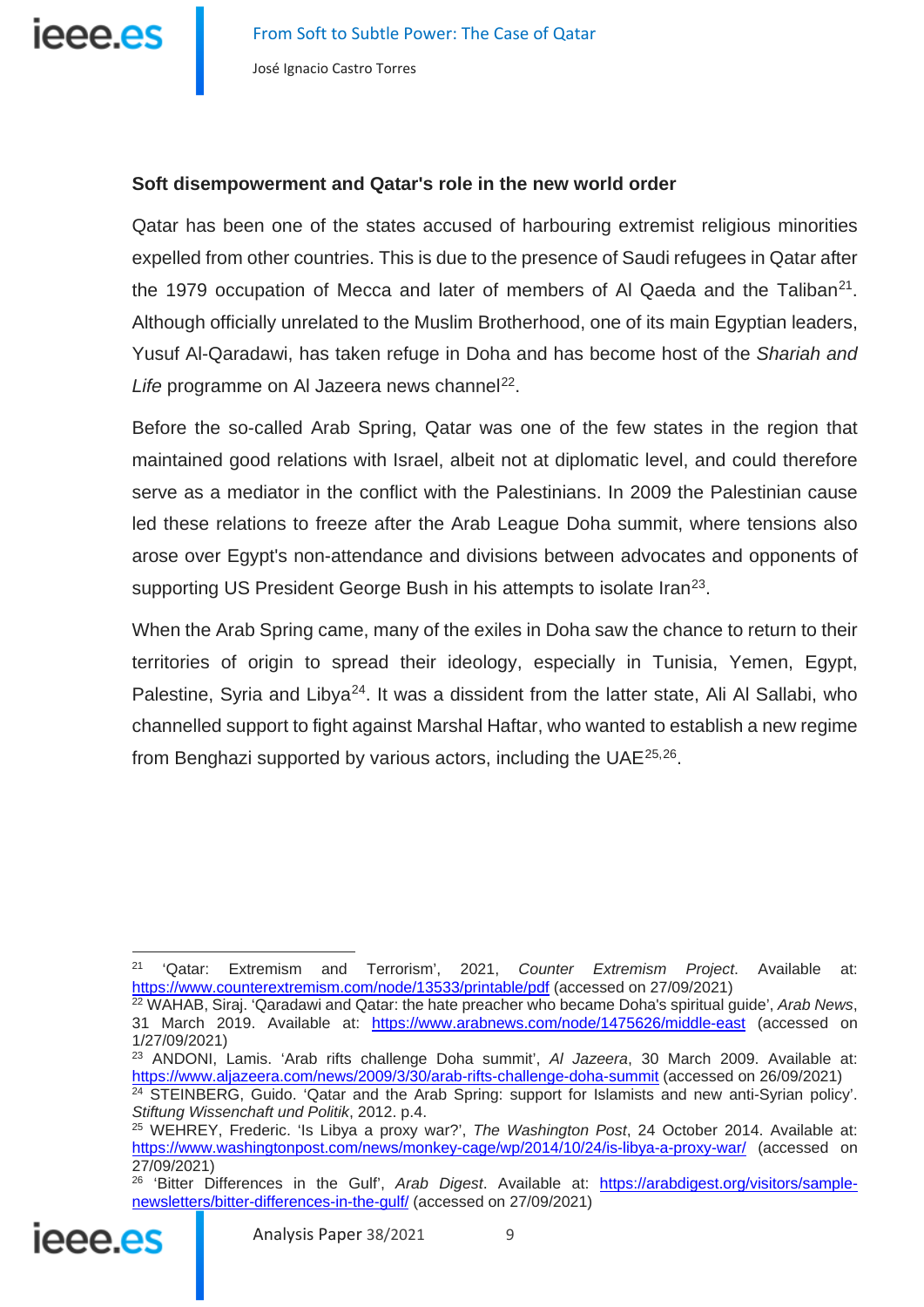

Witness to the scale of the uprisings, the other Gulf states feared for their security and increased pressure on Qatar, even threatening border closures and a ban on overflights<sup>[27](#page-9-0)</sup>.

With regard to Syria, despite Bashar al-Assad's secularism and pro-Iranian stance, the Qataris had invested heavily, seeking to turn the Syrian regime towards the Arab bloc it was considered to be part of. One of the main examples of this was the Qataris' defence of the Damascus regime after the assassination of Lebanese Prime Minister Rafiq Al-Hariri in 2005. There is also evidence that in 2009 Assad gave up on a gas pipeline, proposed by Qatar, to Turkey via Syria<sup>[28](#page-9-1)</sup>. The first signs of enmity also came from the Syrians, when in 2011 they demanded an end to criticism by Yusuf Al-Qaradawi on Al Jazeera for their treatment of internal Syrian dissident movements<sup>29</sup>.

After the outbreak of the Syrian uprisings, and as Assad and the Arab world had drifted apart, Saudis and Qataris respectively turned to different Sunni movements. Qatar was accused of supporting a coalition grouped around Colonel Mithqal al-Bteish al-Noeimi and led by Kataeb al-Farouq, a group that was linked to Jabhat al-Nusra, then an Al Qaeda affiliate<sup>30</sup>. This move by Qatar distanced them from good relations with the Iranians, who supported the al-Assad regime. Nevertheless, the Qataris were willing to show independence and assertiveness in their foreign relations and to shape the international environment according to their own interests.

Qatar was also accused of supporting the 2013 Egyptian government of then Muslim Brotherhood-linked President Mohamed Morsi, who was later overthrown by Abdel Fattah El-Sisi<sup>[31](#page-9-4)</sup>. That same year the Taliban opened an office in Doha, which would put the

<span id="page-9-4"></span><span id="page-9-3"></span><span id="page-9-2"></span><span id="page-9-1"></span><sup>31</sup> HARB, Imad K. 'An Economic Explanation for Egypt's Alignment in the GCC Crisis', *Arab Center Washington DC*. 9 August 2017. Available at: [https://arabcenterdc.org/resource/an-economic-explanation](https://arabcenterdc.org/resource/an-economic-explanation-for-egypts-alignment-in-the-gcc-crisis/)[for-egypts-alignment-in-the-gcc-crisis/](https://arabcenterdc.org/resource/an-economic-explanation-for-egypts-alignment-in-the-gcc-crisis/) (accessed on 27/09/2021)



<span id="page-9-0"></span><sup>27</sup> HASSAN, Islam Khalid 'GCC's 2014 Crisis: Causes, Issues and Solutions', *Al Jazeera Center for Studies*, 31 March 2015. Available at[: https://studies.aljazeera.net/en/dossiers/2015/03/201533172623652531.html](https://studies.aljazeera.net/en/dossiers/2015/03/201533172623652531.html) (accessed on 27/09/2021)

<sup>28</sup> KENNEDY, Robert F. Jr. 'Why the Arabs Don't Want Us in Syria', *Politico Magazine*, 22 February 2016. Available at: [https://www.politico.com/magazine/story/2016/02/rfk-jr-why-arabs-dont-trust-america-](https://www.politico.com/magazine/story/2016/02/rfk-jr-why-arabs-dont-trust-america-213601/)[213601/](https://www.politico.com/magazine/story/2016/02/rfk-jr-why-arabs-dont-trust-america-213601/)

<sup>&</sup>lt;sup>29</sup> STEINBERG, Guido. 'Qatar and the Arab Spring: support for Islamists and new anti-Syrian policy'. Op. Cit. p. 22.

<sup>30</sup> LUND, Aron. 'Syrie: Les islamistes conquièrent la rébellion', *Alternatives internationales*, 2012, no. 12, p. 16.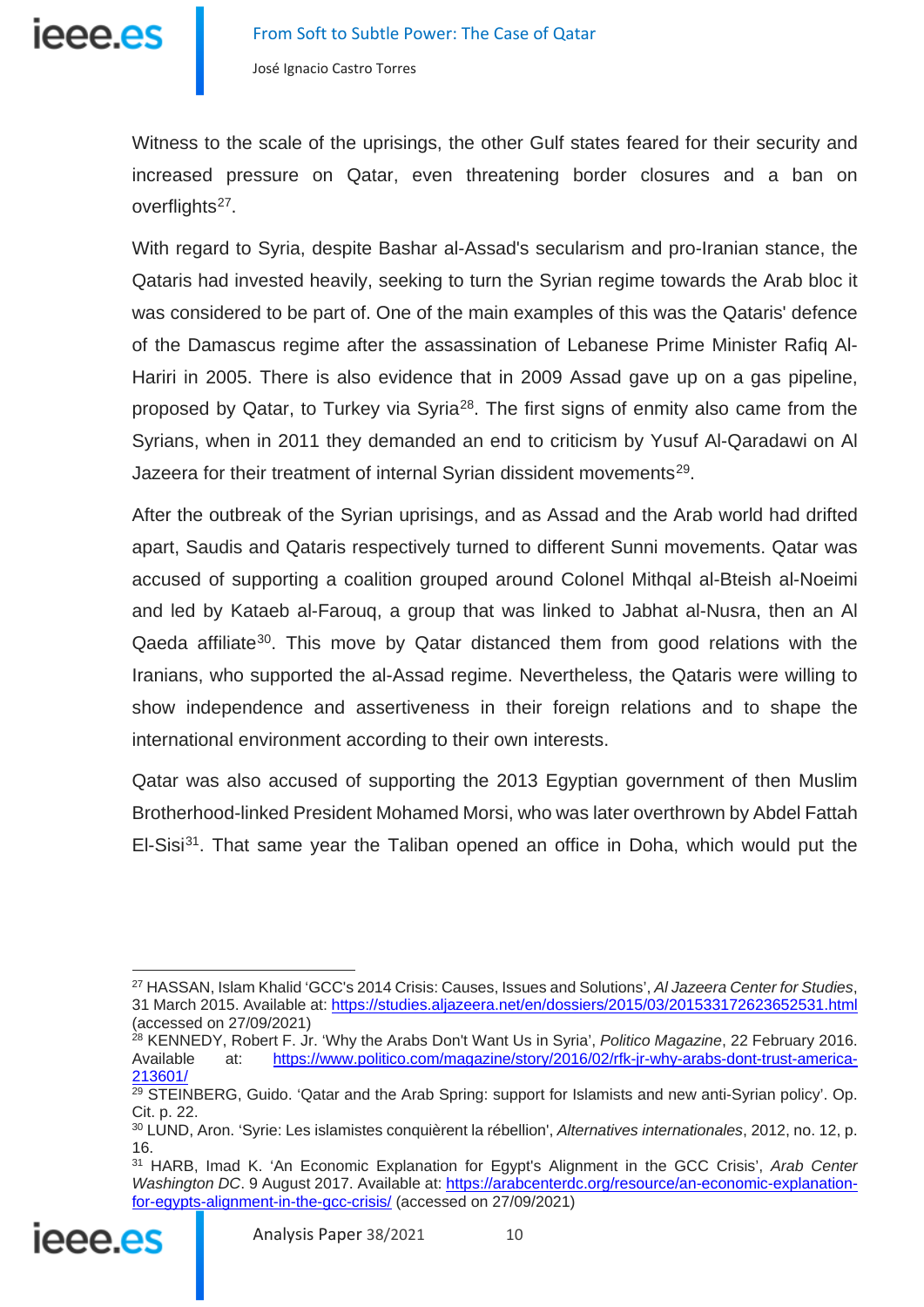

Qataris in a position to become a diplomatic power, serving as a bridge to the transition that former US President Barack Obama wanted even then<sup>32</sup>.

Disagreements with Qatar by the rest of the Gulf states led to a diplomatic crisis in 2014, with Saudi Arabia, Bahrain and the UAE withdrawing their ambassadors. The excuse for this was the accusation of 'interference in internal affairs', but the Qataris maintained their ambassadors in these countries, deploring their neighbours' actions but asserting the justice of their cause<sup>33</sup>. Despite the fact that AI Jazeera suppressed the broadcasts of its Egyptian news channel Mubasher Misr and that several Muslim Brotherhood members were expelled, there was no way to calm the tempers of the warring countries  $34,35$  $34,35$ .

Disagreements appeared to ease after the death of Saudi Arabia's King Abdullah in 2015 and the succession by his brother Salman, who delegated many of his duties to the young Prince Mohammed bin Salman. However, tensions increased in 2016 when the Saudis sentenced Shia cleric Sheikh Nimr Baqir al-Nimr to death along with 47 others, prompting the ransacking of the Saudi embassy in Tehran. While this led to the withdrawal of ambassadors by all Gulf states, Qatar maintained diplomatic relations with Iran, seeking a point of balance. The fact that Qatar remained neutral, creating its own system of alliances, particularly irritated the Saudis $36$ .

Differences of opinion among actors outside the Qatari system were the trigger for Saudi Arabia, the UAE, Bahrain, Egypt and Jordan to cut diplomatic ties with Qatar in 2017, accusing it of interfering in their domestic politics and supporting terrorist groups Al Qaeda and Daesh. Border closures and restrictions on air and sea traffic caused a crisis in Qatar that even affected food supplies<sup>37</sup>. The shortages led both Iran and Turkey to support the

<span id="page-10-5"></span><span id="page-10-4"></span><span id="page-10-3"></span><sup>&</sup>lt;sup>37</sup> 'Qatar row: Saudi and Egypt among countries to cut Doha links', *BBC News*. 5 June 2017. Available at: <https://www.bbc.com/news/world-middle-east-40155829> (accessed on 24/09/2021)



<span id="page-10-0"></span><sup>32</sup> ROBERTS, David. 'Why has the Taliban opened an office in Qatar?', *RUSI*, 4 January 2012. Available at: <https://rusi.org/explore-our-research/publications/commentary/why-has-taliban-opened-office-qatar> (accessed on 27/08/2021)

<span id="page-10-1"></span><sup>33</sup> KERR, Simeon. 'Diplomatic crisis as Gulf states withdraw ambassadors from Qatar', *Financial Times*, 5 March 2014. (accessed on 27/09/2021).

<span id="page-10-2"></span><sup>34</sup> 'Al-Jazeera suspends Egyptian channel Mubasher Misr', *BBC News*. 23 December 2014. Available at: <https://www.bbc.com/news/world-middle-east-30585551> (accessed on 28/09/2021)

<sup>35</sup> MICHAEL, Maggie. 'Qatar expels prominent Muslim Brotherhood figures', *The Times of Israel*, 13 September 2014. Available at[: https://www.timesofisrael.com/qatar-expels-prominent-muslim-brotherhood](https://www.timesofisrael.com/qatar-expels-prominent-muslim-brotherhood-figures/)[figures/](https://www.timesofisrael.com/qatar-expels-prominent-muslim-brotherhood-figures/) (accessed on 28/09/2021)

<sup>36</sup> CAFIERO, Giorgio. 'Qatar's precarious position between Saudi Arabia, Iran', *Al Monitor*, 3 February 2016. Available at:<https://www.al-monitor.com/originals/2016/02/qatar-balancing-act-saudi-arabia-iran-risk.html> (accessed on 28/09/2021)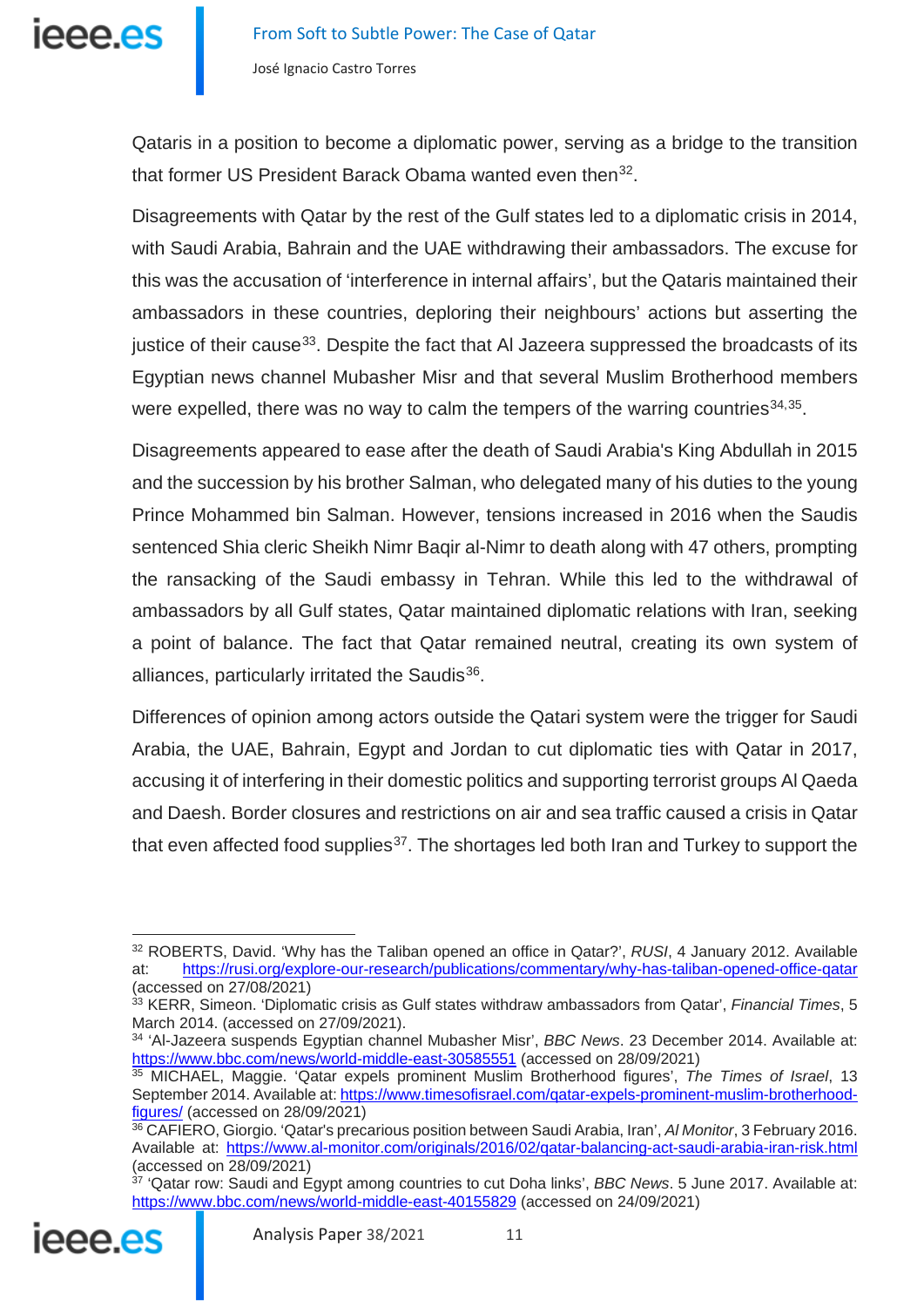

Qataris, creating a worrying system of alliances and hostilities that led to an imbalance in the region's complicated order.



**Figure 3. Demands during the 2017 crisis against Qatar.** Source. CHUGHTAI, Alia. 'Understanding the blockade against Qatar', *Al Jazeera*, 5 June 2020. Available at: [https://www.aljazeera.com/news/2020/6/5/understanding-the](https://www.aljazeera.com/news/2020/6/5/understanding-the-blockade-against-qatar)[blockade-against-qatar](https://www.aljazeera.com/news/2020/6/5/understanding-the-blockade-against-qatar) (accessed on 01/08/2021).

Qatar's immediate reaction to the accusation was through its powerful Al Jazeera news network, which dismissed the allegations as interference in its own internal affairs<sup>[38](#page-11-0)</sup>. Moreover, with Saudi interventions in Bahrain in 2011 and Yemen in 2015 fresh in Qatar's mind, and fearing that Western support would not be enough, they turned to their Turkish allies who expanded their modest training facilities in Doha to a joint-combined base<sup>[39](#page-11-1)</sup>.

<span id="page-11-1"></span><span id="page-11-0"></span><sup>39</sup> YÜKSEL, Engin; TEKINEŞ, Haşim. 'Turkey's love-in with Qatar: A marriage of convenience', *Clingendael*. CRU Report, January 2021. pp. 11-12.



<sup>38</sup> 'Blockade of Qatar: Expectations and repercussions', *Al Jazeera Centre for Studies*. 2 July 2017. Available at: [https://studies.aljazeera.net/en/positionpapers/2017/07/blockade-qatar-expectations](https://studies.aljazeera.net/en/positionpapers/2017/07/blockade-qatar-expectations-repercussions-170702083909669.html)[repercussions-170702083909669.html](https://studies.aljazeera.net/en/positionpapers/2017/07/blockade-qatar-expectations-repercussions-170702083909669.html) (accessed on 24/09/2021)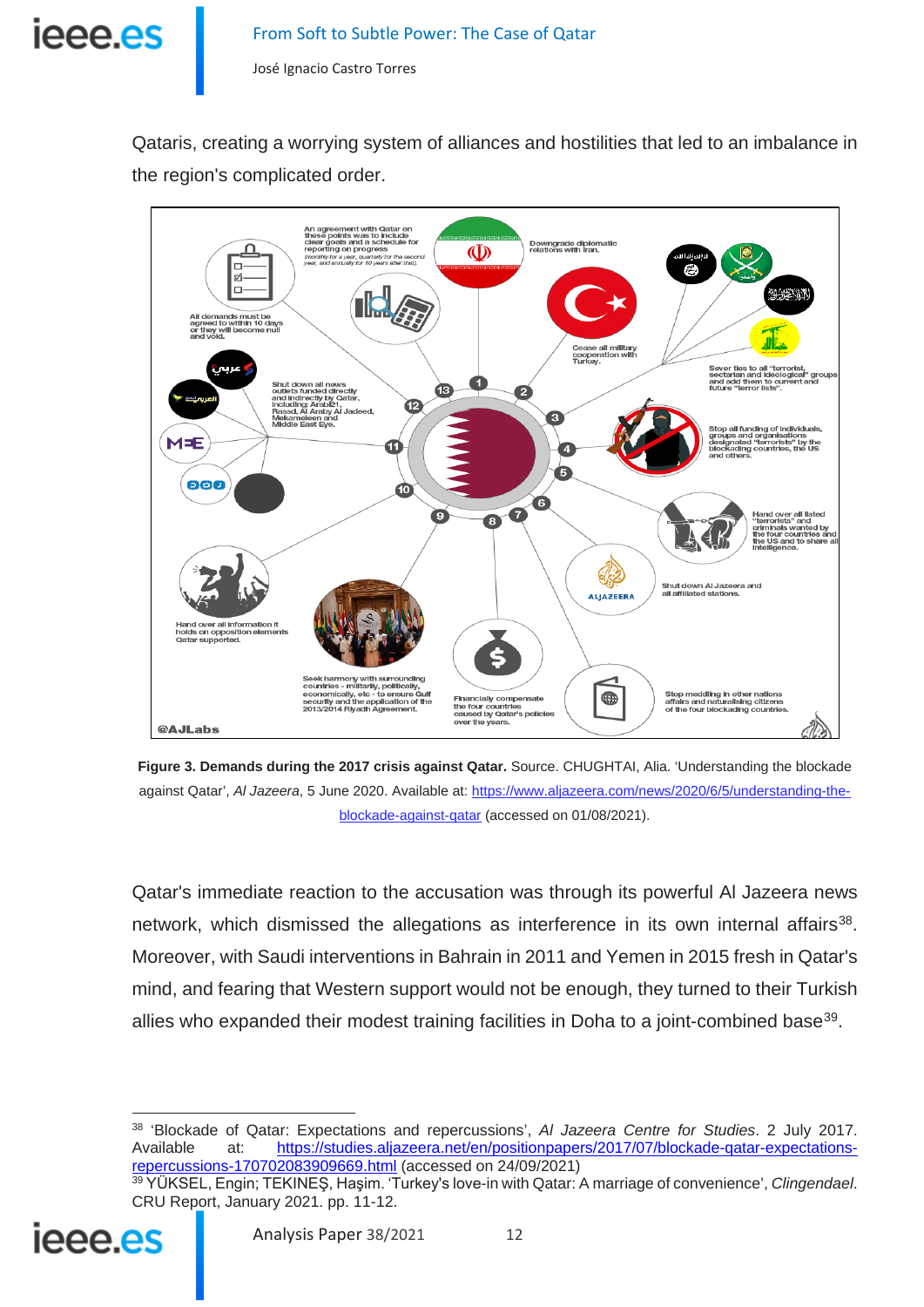Meanwhile, time was running in favour of the Qataris as their informative actions were gradually making an impact on external actors, while the Saudis were weakened by the lack of Qatari economic support and by Qatar's stance towards Iran and Turkey rather than the Gulf Cooperation Council (GCC) countries. Qatar's patience finally paid off at the GCC conference in Al Ula in January 2021, where an end to the blockade and a return to diplomatic relations were agreed. Following this event, Qatar has strengthened its role as a responsible and influential player in the region, a neutral mediator in conflicts, and a financial, tourism, sports and media centre in the Middle East<sup>40</sup>.

Qatar achieved its victory without any compromise on its support for Islamist movements and possibly driven by the exhaustion of the Saudis, who needed economic investments and cheap gas from the Qataris, while wanting to project a renewed image to the US administration of President Biden<sup>[41,](#page-12-1)[42](#page-12-2)</sup>.

From that moment on, Qatar felt empowered to strengthen its network of alliances to become a key player in East-West relations. Thus, in May 2021 and after clashes between Israelis and Palestinians, Qatar offered the latter \$500 million for the reconstruction of facilities in the Gaza Strip, administered by the Hamas group<sup>43</sup>. Qatar's consolidation came when the Taliban came to power in Afghanistan at the end of August 2021. Thanks to Doha's mediation in talks with the Taliban, they had given assurances that Afghan territory would not serve as a sanctuary for terrorists, while the largest air evacuation of civilian personnel in history took place<sup>44</sup>.

<span id="page-12-4"></span><span id="page-12-3"></span><span id="page-12-2"></span><sup>44</sup> SHILOH VIDON, Tamar. 'Qatar emerges as central player in West's relationship with Afghanistan' *France24*, 05/09/2021. Available at: [https://www.france24.com/en/middle-east/20210905-qatar-emerges](https://www.france24.com/en/middle-east/20210905-qatar-emerges-as-central-player-in-west-s-relationship-with-afghanistan)[as-central-player-in-west-s-relationship-with-afghanistan](https://www.france24.com/en/middle-east/20210905-qatar-emerges-as-central-player-in-west-s-relationship-with-afghanistan) (accessed on 29/09/2021)



<span id="page-12-0"></span><sup>40</sup> JACOBS, Anna L. 'Qatar's Regional Relations and Foreign Policy After Al Ula', *Arab Gulf States Institute in Washington*, 14 April 2021. Available at: [https://agsiw.org/qatars-regional-relations-and-foreign-policy](https://agsiw.org/qatars-regional-relations-and-foreign-policy-after-al-ula/)[after-al-ula/](https://agsiw.org/qatars-regional-relations-and-foreign-policy-after-al-ula/) (accessed on 29/09/2021)

<span id="page-12-1"></span><sup>41</sup> RAMANI, Samuel. 'The Qatar Blockade Is Over, but the Gulf Crisis Lives On', *Foreign Policy*, 27 January 2021. Available at: [https://foreignpolicy.com/2021/01/27/qatar-blockade-gcc-divisions-turkey-libya](https://foreignpolicy.com/2021/01/27/qatar-blockade-gcc-divisions-turkey-libya-palestine/)[palestine/](https://foreignpolicy.com/2021/01/27/qatar-blockade-gcc-divisions-turkey-libya-palestine/) (accessed on 29/09/2021)

<sup>&</sup>lt;sup>42</sup> GRAHAM, Emma; MURPHY, Dan. 'Qatar Financial Centre wants to attract \$25 billion of foreign investments by 2022 as Gulf rift ends', *CNBC*, 14/01/2021. Available at: [https://www.cnbc.com/2021/01/14/qatar-financial-center-wants-to-attract-25-billion-of-foreign](https://www.cnbc.com/2021/01/14/qatar-financial-center-wants-to-attract-25-billion-of-foreign-investments-by-2022-as-gulf-rift-ends.html)[investments-by-2022-as-gulf-rift-ends.html](https://www.cnbc.com/2021/01/14/qatar-financial-center-wants-to-attract-25-billion-of-foreign-investments-by-2022-as-gulf-rift-ends.html) (accessed on 29/09/2021)

<sup>43</sup> 'Qatar pledges \$500m for Gaza reconstruction', *Al Jazeera*, 26 May 2021. Available at: <https://www.aljazeera.com/news/2021/5/26/qatar-pledges-500-million-to-gaza-reconstruction> (accessed on 27/09/2021)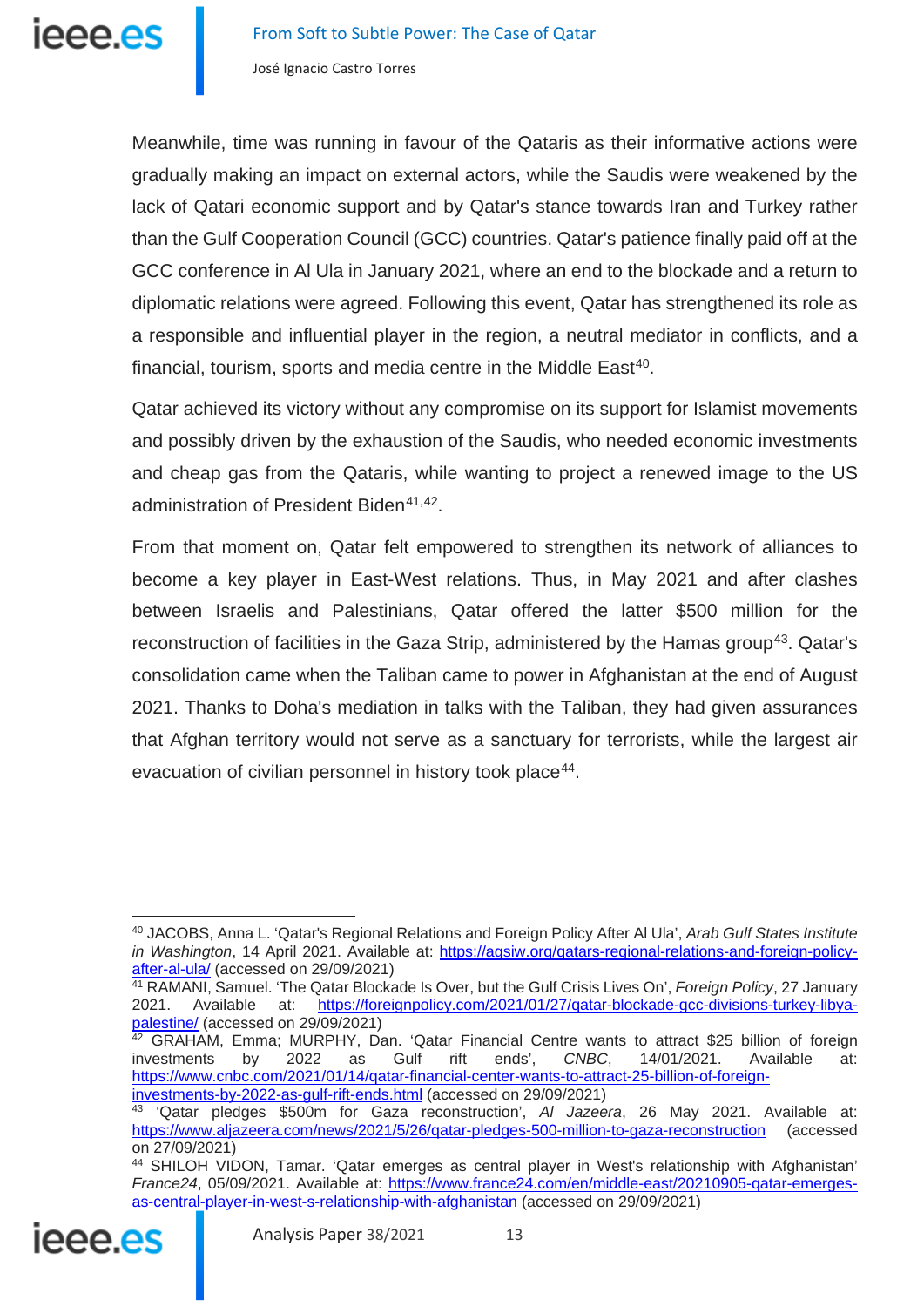

### **Conclusions: from 'soft disempowerment' to Subtle power**

Qatar has masterfully used its capabilities to position itself in the new world order as the diplomatic power in the Middle East.

In its immediate surroundings it has been able to ensure survival between the power of the two antagonistic regional powers, Saudi Arabia and Iran, with one being able to encroach on its territory and the other to appropriate the gas resources they share. In response, the Qataris have consolidated their security with the presence of the great US naval air power. However, not only have they entrusted this security to a single external actor, but the presence of the UK and Turkey have been additional guarantees. The latter state is also a counterweight to Anglo-American power because of its different geopolitical orientations.

In its close environment, Qatar has been able to play to the needs and interests of GCC countries, discrediting their actions when they were unfavourable and persuading them of the need for the support that its healthy economy can provide. Nevertheless, tensions still exist with the UAE, due to its economic independence and radical opposition to the Muslim Brotherhood. It is therefore quite possible that in the future Qatar could engage in 'soft disempowerment' actions to counter the Emirates' attitude.

Equally, further afield, Qatar has much to contribute with its assistance and mediation in various conflicts. It has been active in Yemen, Syria, Libya and Palestine, and has become a major player in negotiations in the Afghanistan conflict.

All of Qatar's actions in the three circles surrounding geopolitics have made it a force to be reckoned with by global and regional powers alike. Many authors have therefore pointed out that the Qataris have taken Nye's theories of soft power to a point of refinement that could be described as 'subtle power'[45](#page-13-0).

For Qatar, subtle power could be defined as a harmonious composition of three capacities. The first would be the opportunity to influence another actor to take an action that they would not otherwise take. The second is the possibility of creating favourable conditions for achieving the desired goals by shaping the environment of influence. The

<span id="page-13-0"></span><sup>45</sup> The term subtle power can be seen in a number of articles on China written in the early 2000s. For the Chinese, this kind of power consisted of the 'art of using three minimalist axioms - non-confrontation, noninterference and readiness for paradigm change'. For a study on the origins of the concept, see GOSSET, David. 'Smart power vs subtle power', China Daily, 15 April 2011. Available at: [http://www.china.org.cn/opinion/2011-04/15/content\\_22365894.htm](http://www.china.org.cn/opinion/2011-04/15/content_22365894.htm) (accessed on 29/09/2021)